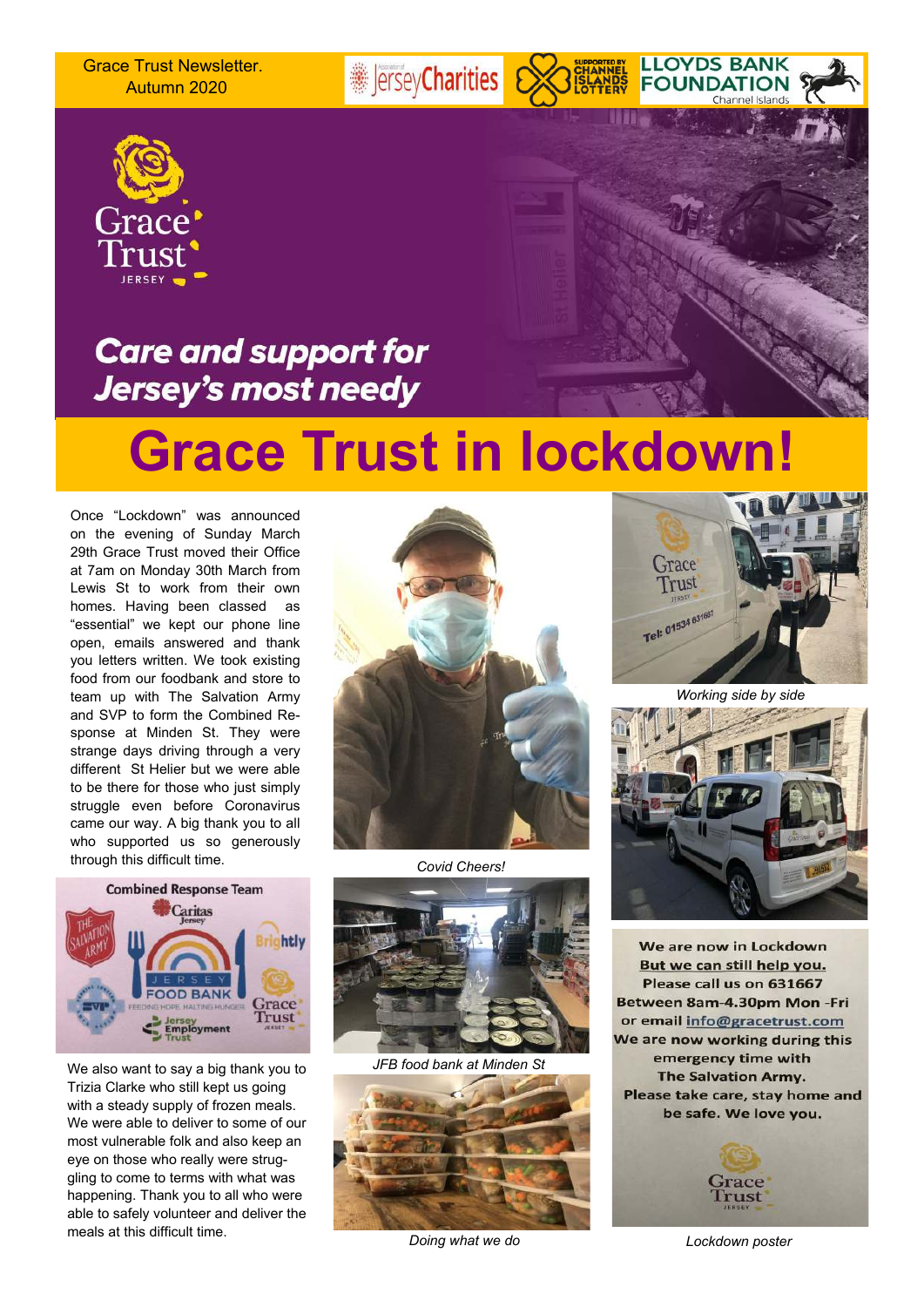# **Many thanks from Grace Trust Cloe, Fleur, Nick, Louise and Nikki**



*Chloe, Fleur, Nick, Louise and Nikki*

Nikki said, " After hearing about the support Grace Trust provides to those who need it the most in Jersey, I couldn't not do something to help. I decided I wanted to challenge myself in the process, and being scared of heights, a skydive seemed the best option."

What a brilliant way of supporting The Grace Trust, thank you so much!





**A team of Collas Crill employees took part in a sky dive to raise funds for us.** Nikki Reed, the firm's Group Credit Control manager initiated the idea after hearing a speech from Gerry Padden about our work. The team jumped from a plane at 10,000 feet above the Jersey shoreline on Saturday 14th September.

They raised £3600 for us beating their set target of £3000, which was given a generous boost of £ 1225 by Collas Crill partners.



*Vini and Nikki*

### **Lions Club and Falles Garage**



Thanks to The Lions Club of Jersey and The Jack Falle Foundation who together contributed a total of £12,150 towards the buying of a fresh van. Alongside this we also had two private donations that allowed us to buy a Renault Master. We were able to replace our old van and start up furniture collections and deliveries once again.

*Happy Landings*

## **Rachel & Baz Le Seelleur**



*Rachel & Baz in Grace Trust T Shirts*

We would like to say a huge thank you to these two girls for raising money for Grace Trust Jersey. On what would have been the annual "Round the Island Walk" day they completed the 48.1mile ordeal in 15.5 hrs on June 20th 2020. They were able to raise £1200, a brilliant achievement. They were kept supplied with encouragement, food and drink by family and friends on a pretty warm day!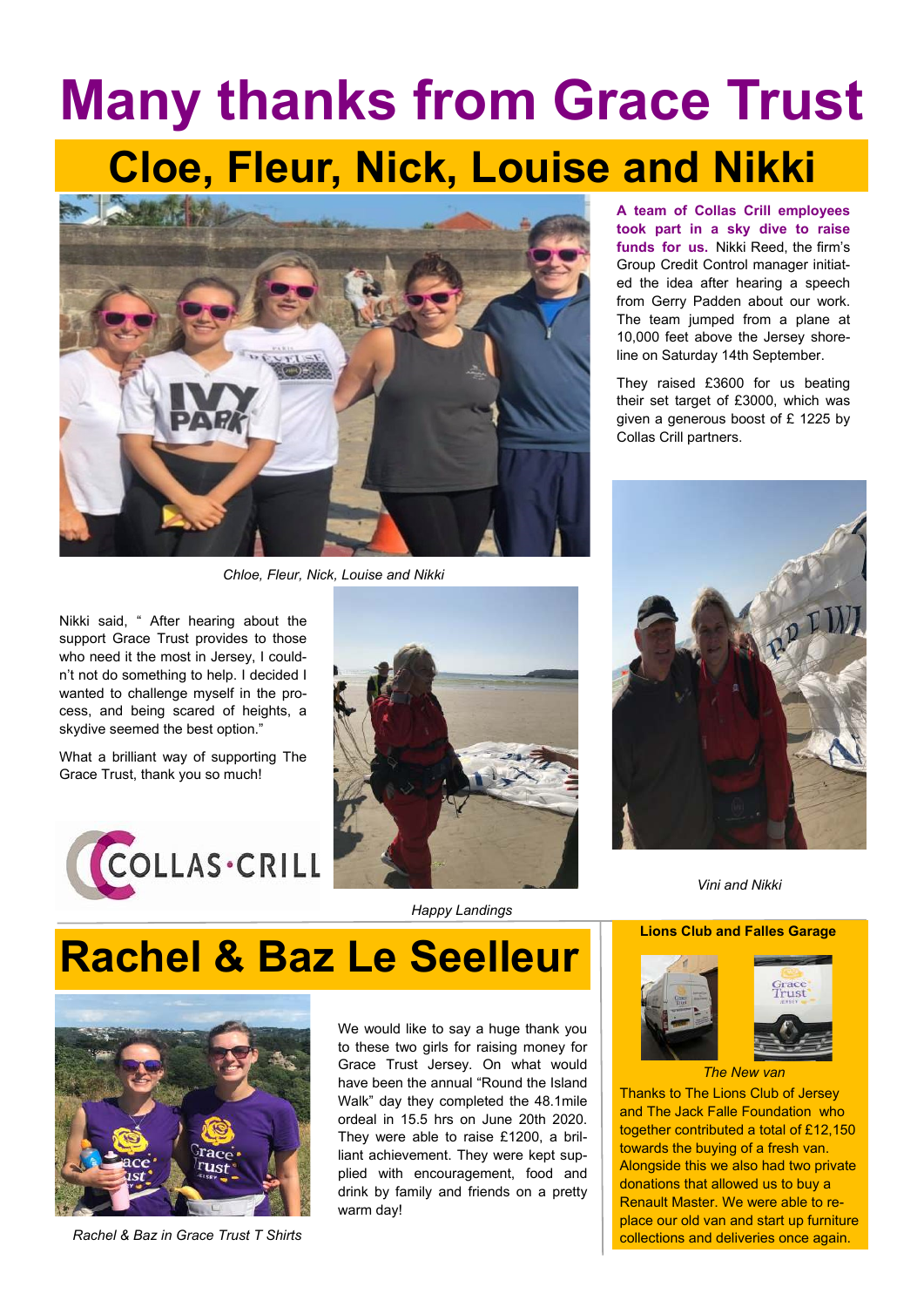# **Parklife in Guernsey**



"AJ" an old pro on tour!



Mark our bus driver and Doris

What a day we had ! We want to say a huge thank you to Condor Ferries, The Co-operative Society, Nikki Withe of Liberty Bus, Kevin Jackman of CT Plus, Tracey Peters of Condor and Mark our brilliant Bus driver in Guernsey. We sang in the Elizabeth Terminal at Jersey then boarded and enjoyed a lovely crossing to St Peters Port. We met up with our bus driver for the day, Mark, who showed us around us around the Island while we sang some songs for him on the bus! Stopping off for lunch at The Beach House on L'Ancresse Bay. Then we took a leisurely drive back to the harbour where we performed for Channel TV with St Peters Port as our Backdrop which really did make the day. This came about as a result of wanting to take Parklife overseas !! and we did it. Thanks to all involved.





" careful Betty! "



Vini and Archie the "roadie"



What a stage to sing on !





Look out Guernsey, were coming at ya!



Don, Fiona and the back seaters



Michael and Gerry



Jeanie and Angela It reminded us of LA !!